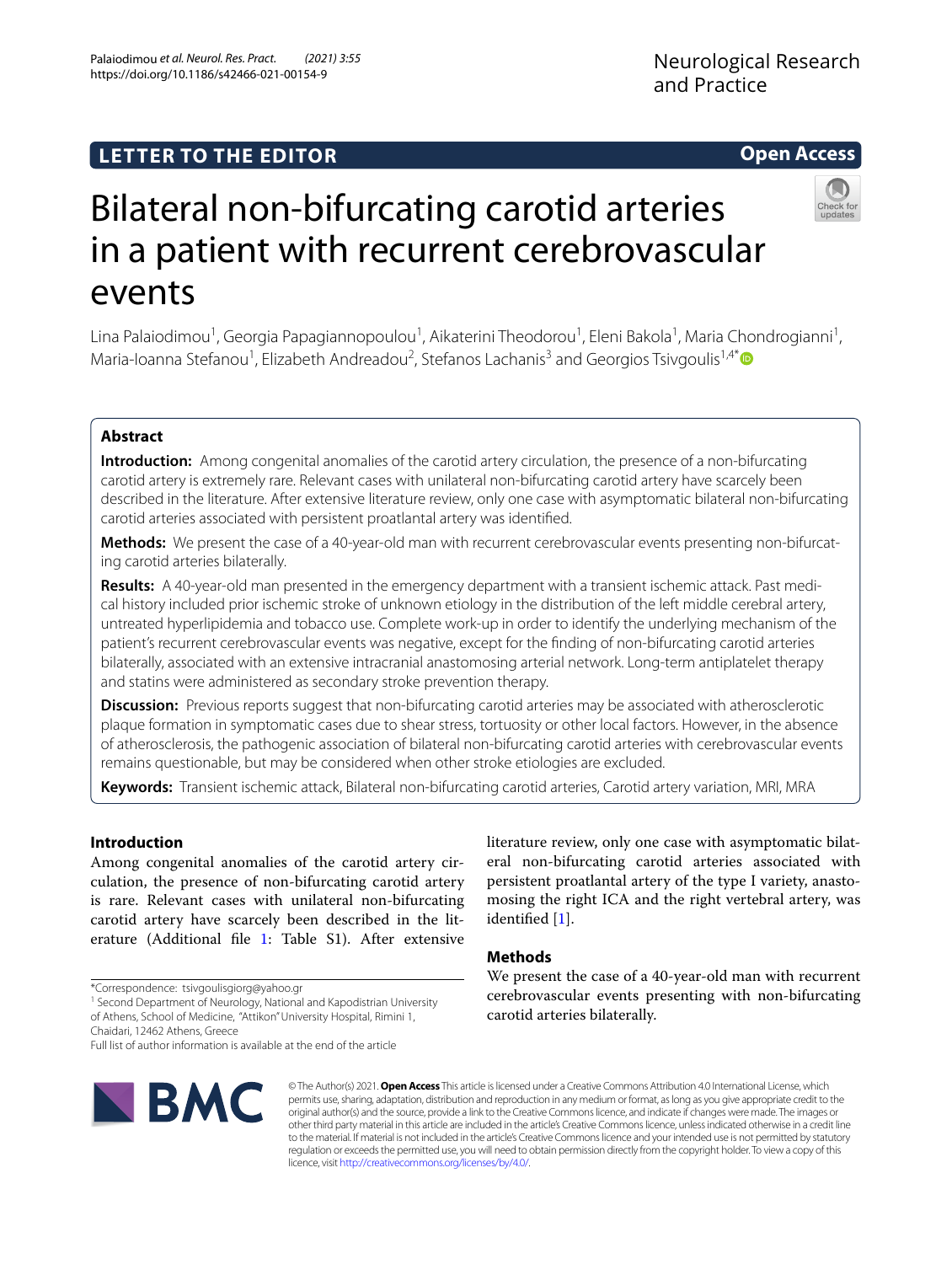#### **Case report**

A 40-year-old Asian man presented in the emergency department with acute right-arm weakness and dysarthria, that spontaneously resolved within 18 h. The patient was asymptomatic and hemodynamically stable upon admission. Past medical history included prior ischemic stroke in the distribution of the left middle cerebral artery, for which the etiologic investigation, followup and treatment were inadequately conducted at an outside Institution, untreated hyperlipidemia with lowdensity lipoprotein levels of 160 mg/dl and tobacco use.

During the initial patient's evaluation, an emergent brain CT was performed that excluded any acute brain lesions. Cervical duplex ultrasound revealed normal blood flow in the common carotid arteries and internal carotid arteries (ICA) with no evidence of carotid stenosis or atherosclerotic plaques. However, the carotid bifurcation and the external carotid arteries (ECA) could not be detected bilaterally. Transcranial color-coded duplex sonography was also performed, revealing normal blood flow in the large intracerebral arteries. Pulsatility index measured at the middle cerebral arteries bilaterally was within normal limits, indicating normal cerebral hemodynamics. No microembolic signals were identifed after administration of agitated saline on Transcranial Doppler bubble study excluding the presence of a right-to-left shunt.

Brain MRI demonstrated a chronic ischemic lesion in the distribution of the left middle cerebral artery, compatible with the patient's past medical history, without revealing any new ischemic lesions (Fig. [1](#page-1-0)a, b). Brain MRA revealed an extensive network of anastomotic arteries, while the circle of Willis appeared normal (Fig. [1c](#page-1-0)–f). Neuroimaging was completed with neck MRA demonstrating non-bifurcating carotid arteries bilaterally (Fig. [2](#page-2-0)). The common carotid arteries ascended in the neck as single carotid vessels without undergoing bifurcation and continuing as ICA. A digital subtraction angiography was suggested to the patient in order to better characterize the carotid anomaly and identify the branches that would normally originate from the ECA, but the patient refused.

Patient's clinical examination was normal, without any signs of other developmental anomalies that could be associated with vessel abnormalities, as in the case of osteogenesis imperfecta. No headache following the patient's symptoms or prior history of migraine were reported by the patient. Focal seizures were also included in the diferential diagnosis. However, the patient's history was negative for Jacksonian march or any positive



<span id="page-1-0"></span>**Fig. 1** Brain MRI/MRA of a patient with recurrent cerebrovascular events. Axial brain MRI with fuid-attenuated inversion recovery (FLAIR) sequence showing an hyperintense lesion in the distribution of the left middle cerebral artery (**a**) without demonstrating restricted difusion in the difusion-weighted imaging sequences (**b**), compatible with the patient's history of prior ischemic strokes. No new lesions were identifed on the difusion weighted imaging sequence of brain MRI confrming the diagnosis of a transient ischemic attack. Large intracranial vessels appeared normal on brain MRA (**c**). Anastomosis between the left ophthalmic artery and left middle meningeal artery was identifed on thin Maximum Intensity Projection (MIP) MRA (circle; **d**). Meningeal branches in the area of craniocervical junction were dilated (circle; **e**). Signifcant dilatation of the branches of the internal carotid artery in the pterygoid canal was also visualized (circle; **f**)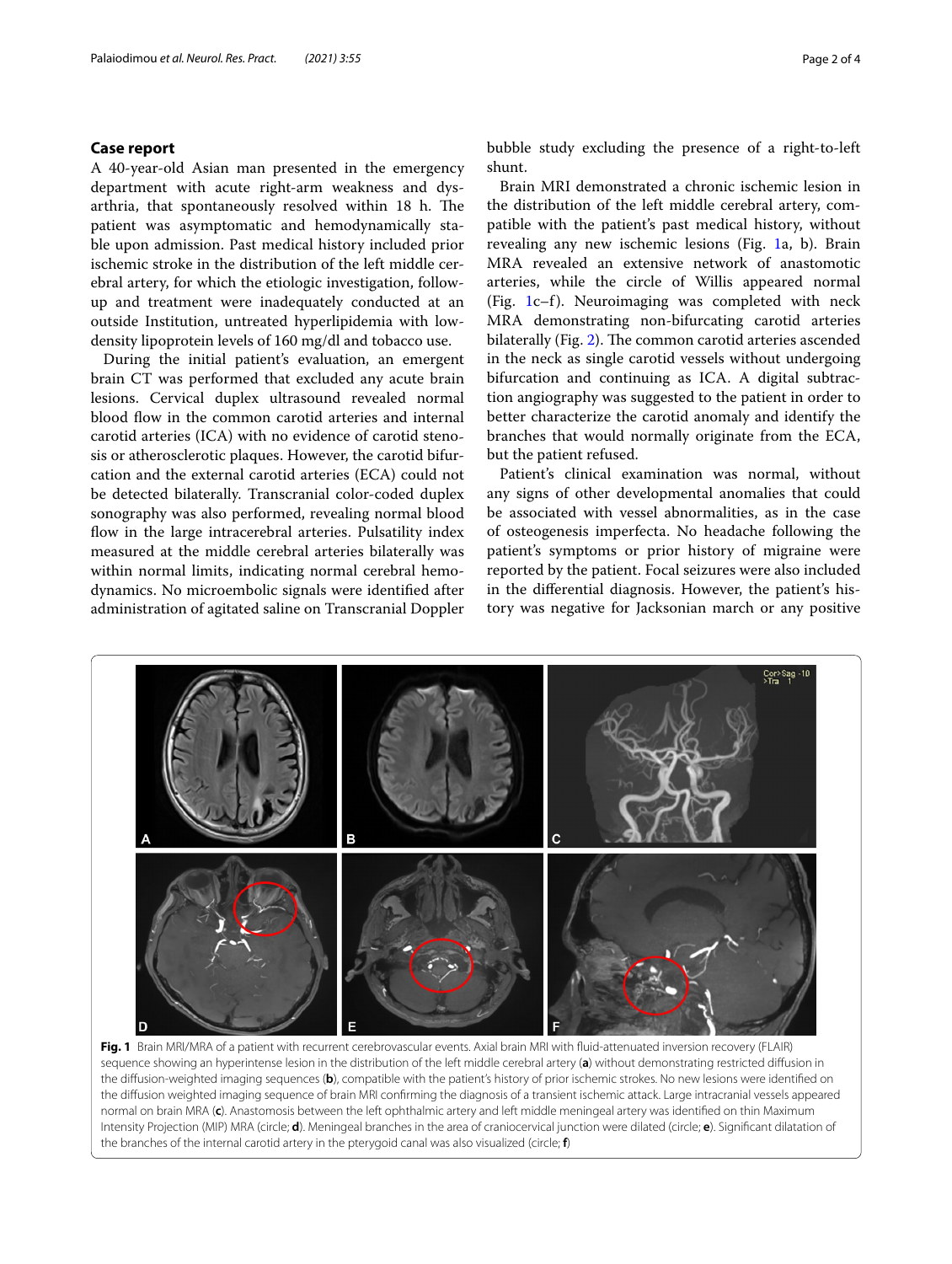

<span id="page-2-0"></span>internal carotid arteries bilaterally originating from the carotid bulbs (arrows; **a**). Both vertebral arteries were visualized with high tortuosity. The common carotid arteries ascended in the neck as single carotid vessels without undergoing bifurcation and continuing as internal carotid arteries (arrowheads, **b**)

symptoms such as paresthesia. Additionally, repeat electroencephalograms were normal.

Transient ischemic attack was considered the most probable diagnosis and complete work-up in order to identify the underlying mechanism was performed, including transthoracic and transesophageal echocardiography (revealing normal cardiac chambers' size and further excluding right-to-left shunts), 24-h Holter rhythm monitoring, a-galactosidase levels, blood testing for autoimmune and hypercoagulable disorders; all diagnostic work-up was negative. Prolonged cardiac monitoring with implantable loop recorder was further suggested to the patient and long-term antiplatelet therapy and statins were administered as secondary stroke prevention therapy.

#### **Discussion**

Embryologically, the ICA originates from the third aortic arch connecting to the dorsal aortic root. The ECA is developed by the connection of the ventral pharyngeal artery and the stapedial artery originating from the second aortic arch. Two prevailing hypotheses have been developed to explain the congenital anomaly of the nonbifurcating carotid artery.

The first hypothesis refers to the agenesis of the proximal segment of the ICA due to abnormal regression of the third aortic arch [[2\]](#page-3-2). In that case, the common carotid artery continues as the ECA, which provides all the cervical branches as usual and later anastomoses with the second segment of ICA that continues intracranially.

Characteristic fndings in this hypothesis are the existence of an acute curve at the C1-C2 level indicating the anastomosis between ECA and ICA [\[3](#page-3-3)], the presence of an arterial stump at the site of the expected ICA origin [[4\]](#page-3-4), and the absence of a carotid bulb which is most characteristic for the frst segment of the ICA [\[5](#page-3-5)].

The second hypothesis is that the ECA fails to develop, meaning that the common carotid artery directly continues as the ICA  $[6]$ . This hypothesis is supported by the finding of a similar diameter of the common carotid trunk compared to the healthy side with the presence of a carotid bulb [\[7\]](#page-3-7).

In our patient, the carotid bulbs were well visualized bilaterally, indicating the successful development of the ICA. Regarding the association between this developmental anomaly and the patient's recurrent cerebrovascular events, it remains unknown whether the fnding of bilateral non-bifurcating carotid arteries was incidental, or if a true pathogenetic relationship actually existed. Previous reports underscore the presence of atherosclerosis in a single, non-bifurcating carotid vessel in symptomatic cases, postulating that shear stress, tortuosity or other local factors may lead to atheromatic plaque formation [[8–](#page-3-8)[10](#page-3-9)]. Despite that no atherosclerotic lesions were present in our case, one hypothesis could be that transient fow turbulence during hemodynamic changes through the single carotid vessels or through the associated extensive intracranial anastomosing arterial network may have partially contributed in the pathogenesis of the patient's recurrent cerebrovascular events.